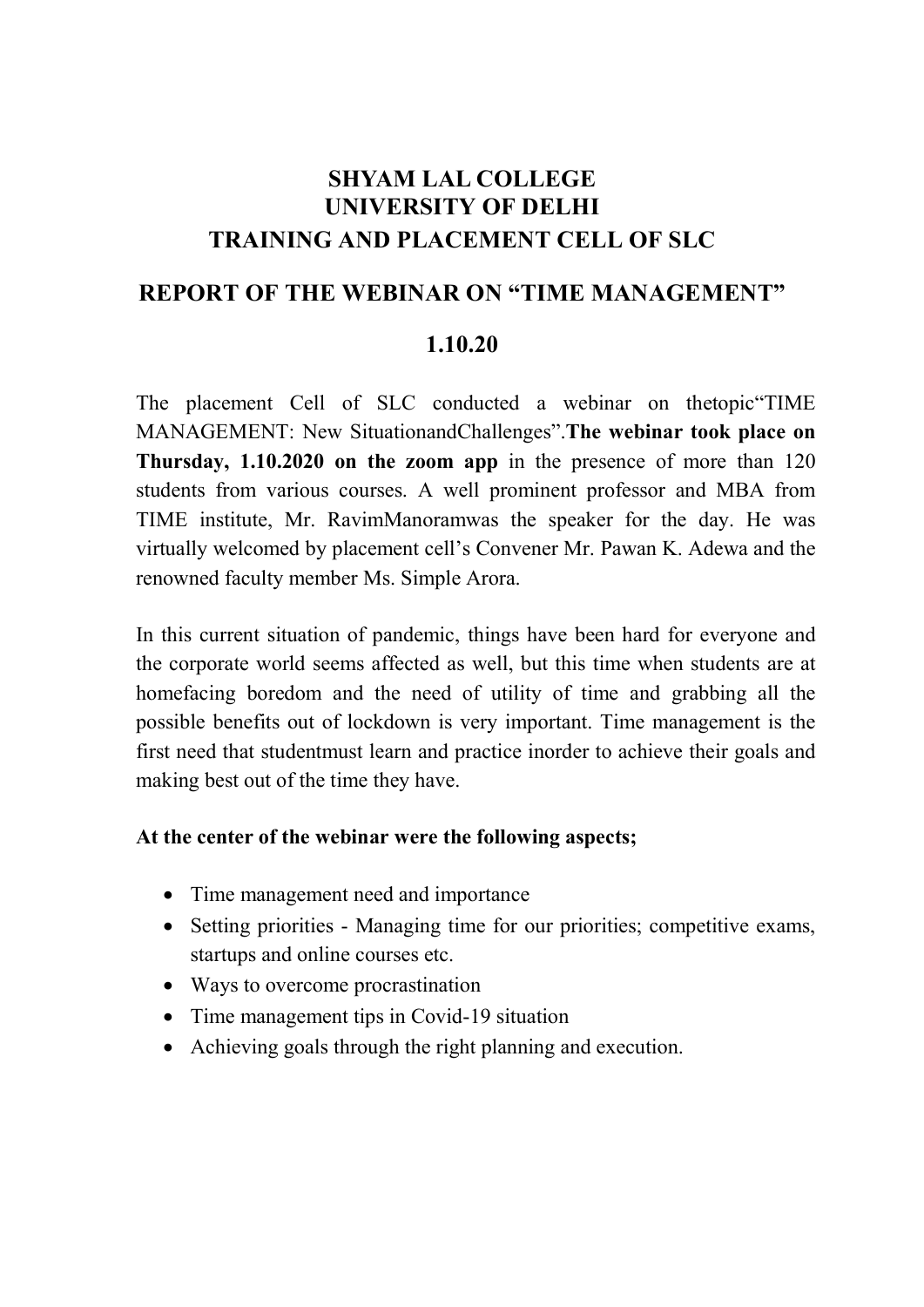Students' participation throughout the webinar wasgood as they asked their queries to Mr. Ravimand he was very keen to help everyone having any kind of doubt and problem they have been facing in managing time.Lateron, after the duration of 1 hour of webinar, it was ended with the vote of thanks given by Ms.JyotiSindhu.The event was attended by 121 students.